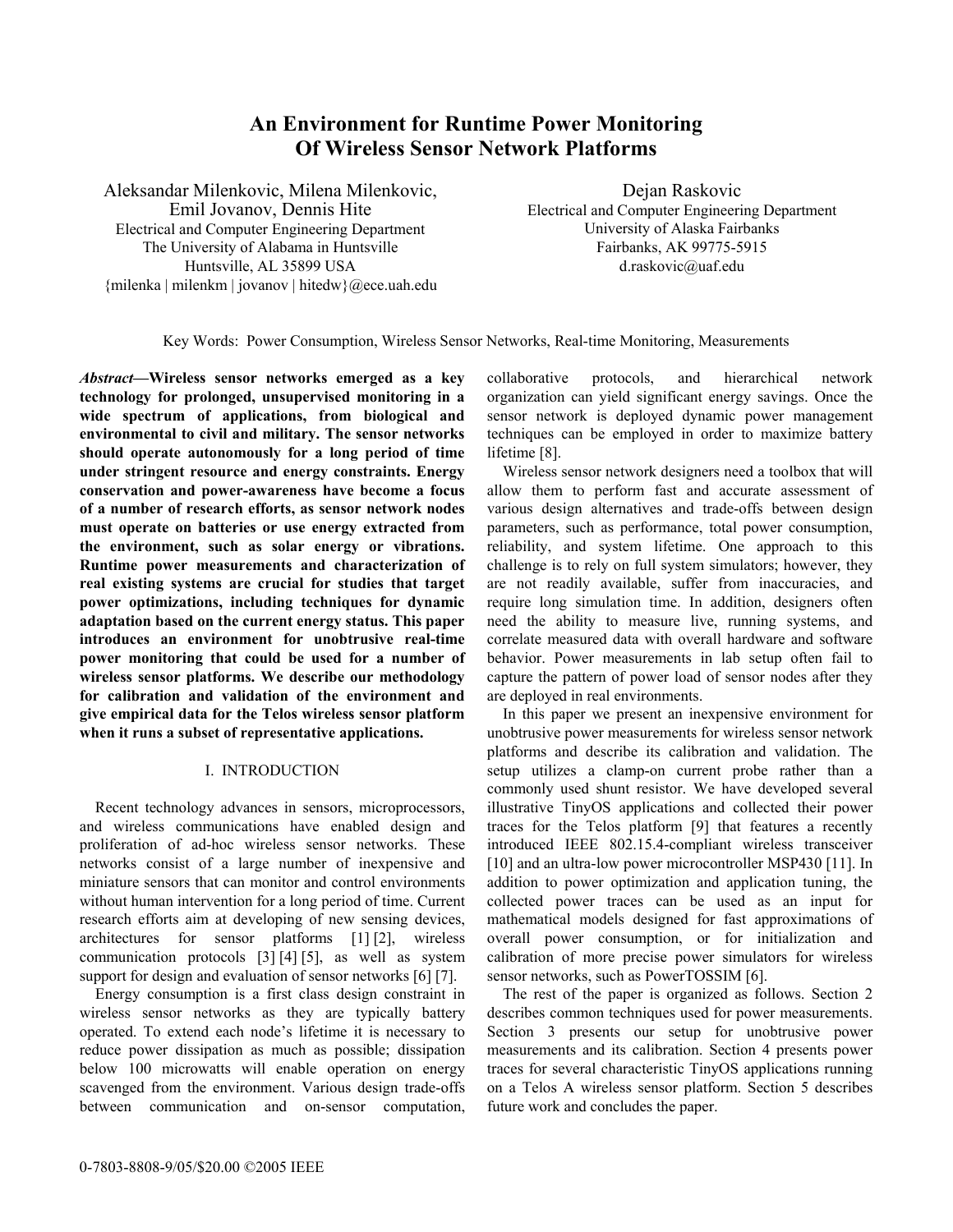### II. POWER MEASUREMENTS

 Power consumption of a system under test is commonly determined in two ways (Fig. 1): using a clamp-on current probe or a shunt resistor [12]. With the first approach we sample the power supply and the output voltage from the current probe, which is typically a linear function of current through the clamp (1). With the second approach we sample the power supply and the voltage at the shunt resistor that is a direct function of the current; the total power consumption of the system under test can be calculated as in (2). While measurements with current probes are unobtrusive, shunt resistors interfere with operation of the system under test and are unsuitable when there are large variations of current.

$$
P_{SUT} = V_{SUT} \cdot I = V_{SUPPLY} \cdot I, \quad I = f(V_{CPROBE})
$$
 (1)

$$
P_{SUT} = V_{SUT} \cdot I = (V_{SUPPLY} - V_{SHUNT}) \cdot \frac{V_{SHUNT}}{R_{SHUNT}} \tag{2}
$$

 It should be noted that cycle-accurate energy characterization can be done using a recently proposed measurement system based on charge transfer [13]. However, this approach is rather expensive in time and cost, yet this level of precision is not necessary for determining power profiles.



**Fig. 1**. Power measurements with current probe (left) and shunt resistor (right); SUT – System Under Test.

#### III. SETUP FOR POWER MEASUREMENTS

 The block diagram of our environment for run-time power measurements is shown in Fig. 2. The environment consists of the following subblocks:

- The system under test  $-$  a wireless sensor platform and an energy source;
- The data acquisition subblock a current probe for unobtrusive current measurements, a signal conditioning circuit, and a data acquisition card;
- The validation and calibration subblock  $-$  a digital multimeter;
- The logger laptop computer for data logging, processing, and inspection.

 Fig. 3 shows a photo of our power measurement setup. To measure current through the power line we use an ExTech

380946 current probe. The output voltage from the current probe is connected to an Agilent 34401A digital multimeter (DMM), and a National Instrument DAQCard-AI-16XE-50 data acquisition card. Both voltage from the battery and voltage from the current probe are sampled with up to 200K samples per second. A LabView application running on the logger laptop collects voltage data from the current clamp and voltage data from the battery. The data are stored and later processed in MATLAB.



**Fig. 2** Block diagram of the environment for run-time power monitoring for wireless sensor platforms. Description: DMM – Digital Multimeter, DAQ – Data Acquisition Card.



**Fig. 3** Setup for power measurements for wireless sensor platforms. Description: Telos platform, 2xAA batteries, Current clamp ExTech 380946, Agilent 34401A Digital Multimeter, Shielded Connector Block SCB-68, National Instruments DAQCard-AI-16XE-50, LabView running on a laptop computer.

 The current probe, which is clamped directly around the power supply line, produces an output voltage that is proportional to the current in the line. The current probe sensitivity is 1mV output voltage for 1mA of current. To increase the sensitivity of the current probe we made a solenoid with 10 rings of the power supply line. We selected this solenoid since the expected current is in range 0-40 mA, and the smallest probe range is 0-400 mA. The setup is calibrated using a simple circuit with the power supply and a resistor. We measured both the current  $I_{TEST}$  and the power supply  $V_{TEST}$  for a range of resistors with resistances from 70  $\Omega$  to 3 K $\Omega$  using the digital multimeter. The results are shown in Fig. 4. Though we confirmed expected linear dependency, we found that it could be better approximated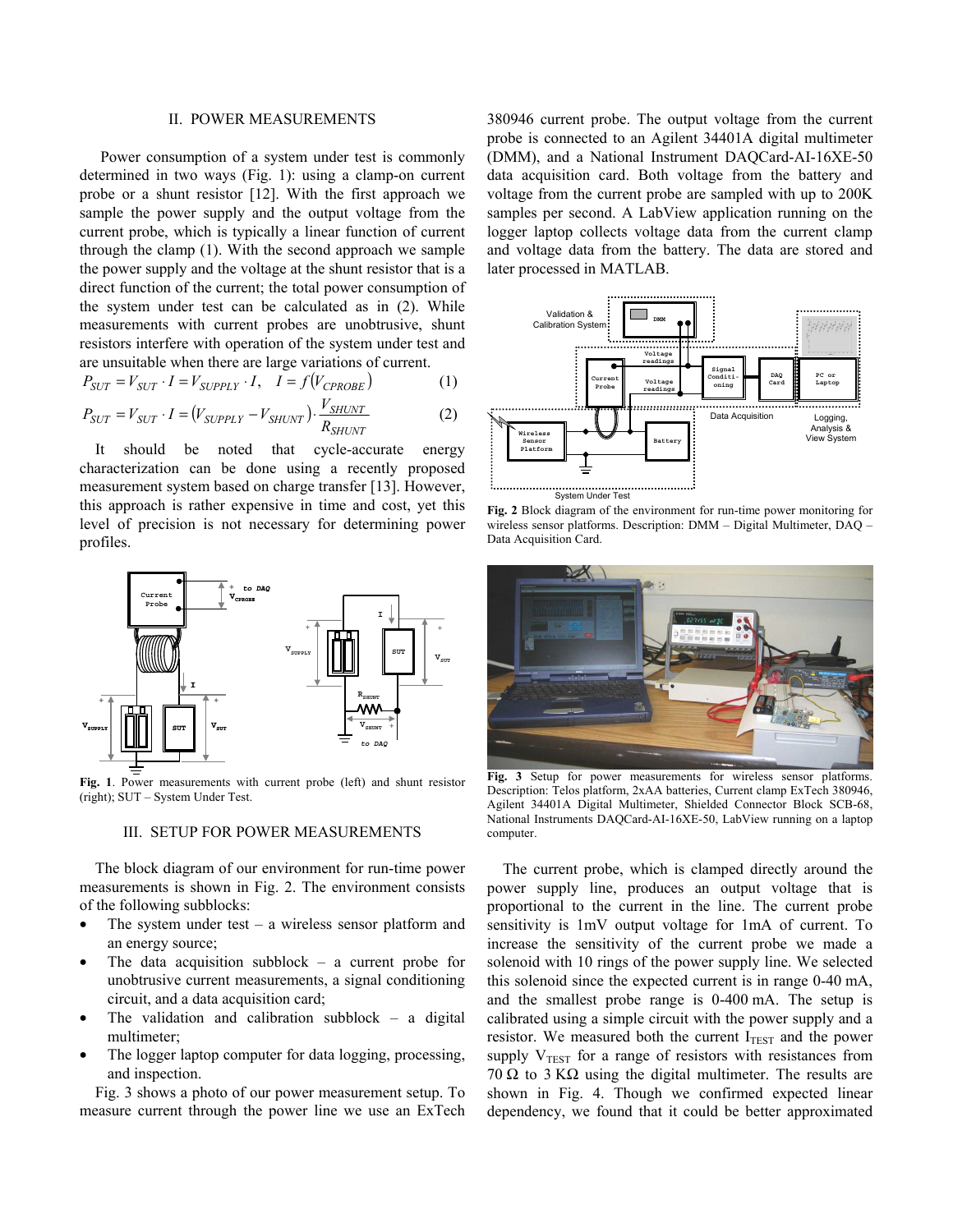with a second order polynomial, since the mean squared deviation with the polynomial is 3.26 times less than with the linear function. Current in milliamps is calculated from voltage in volts as shown in (3).



$$
I = -20 \cdot V_{CPROBE}^2 + 99.1 \cdot V_{CPROBE} + 0.1576 \tag{3}
$$

**Fig. 4**. Current probe calibration.

 All current probes are susceptible to noise. The output voltage of the selected current probe with open solenoid ends is in the range of –7.41 to 7.44 mV, with the mean value of 0.36 mV and standard deviation of 1.55 mV (Fig. 5), with the sampling frequency of 100 Ksamples/sec. Spectral analysis of the noise shows distinct frequency components close to  $5+10x$  KHz,  $x = 0, 1, 2, 3, 4$  (Fig. 6). We verified whether these components come from aliasing high frequencies, by applying a low-pass RC filter with 50 KHz cut-off frequency on the current probe output. The spectrum of noise was not changed with this filter. This noise can be reduced with a low-pass RC filter, but at the price of flattening the real signal.

 All power traces are collected with a sampling frequency of 200 Ksamples/sec and they are compared to the corresponding traces collected using a shunt resistor. In general, the shunt resistor traces are less susceptible to noise, but the trace collection is not unobtrusive.



Fig. 5. Output voltage from the current probe with open solenoid ends. Sampling rate is 100 KSamples/s.



Fig. 6. Power spectral density of noise.

## IV. RESULTS

 Power measurements are performed using Telos, a recently introduced wireless sensor platform designed for low-power operation, ease of use, and hardware and software robustness [9]. Telos is powered by two AA batteries and features a Chipcon 2420 radio in the 2.4 GHz band [10]; an 8MHz Texas Instruments MSP430 microcontroller [11]; an integrated onboard antenna with 50m range indoors / 125m range outdoors; a USB port for programming and communication; an external flash memory; and integrated humidity, temperature, and light sensors. The MSP430 microcontroller is based around a 16-bit RISC core integrated with RAM and flash memories, analog and digital peripherals and flexible clock subsystem. It supports several low-power operating modes and consumes as low as 1 µA in a standby mode; it also has very fast wake up time of no more than 6 µs. Telos Revision A features a MS430F149 microcontroller with 2 KB RAM and 60 KB flash memory; Telos Revision B features a MSP430F1611 with 10 KB of RAM and 48 KB of flash memory. The CC2240 wireless transceiver is IEEE 802.15.4 compliant; it has programmable output power, maximum data rate of 250 Kbs, and hardware support for error correction and encryption. The CC2240 is controlled by the MSP430 microcontroller through the SPI port and a series of digital I/O lines with interrupt capabilities.

 To demonstrate characteristic behaviors of wireless sensor platforms we have collected power traces for several TinyOS applications [14]. First, we measured *CntToLedsAndRfm*, which increments an internal counter variable with a 4 Hz frequency. On each counter tick, the least significant 3 bits of the counter are displayed on the Telos LEDs and the radio transmits the entire 16-bit counter value. Fig. 7 shows a 10 second power trace for *CntToLedsAndRfm*. The power trace clearly indicates repeating 2-second sequences, each cycling through the counter sequence  $0 - 7$  and radio transmission.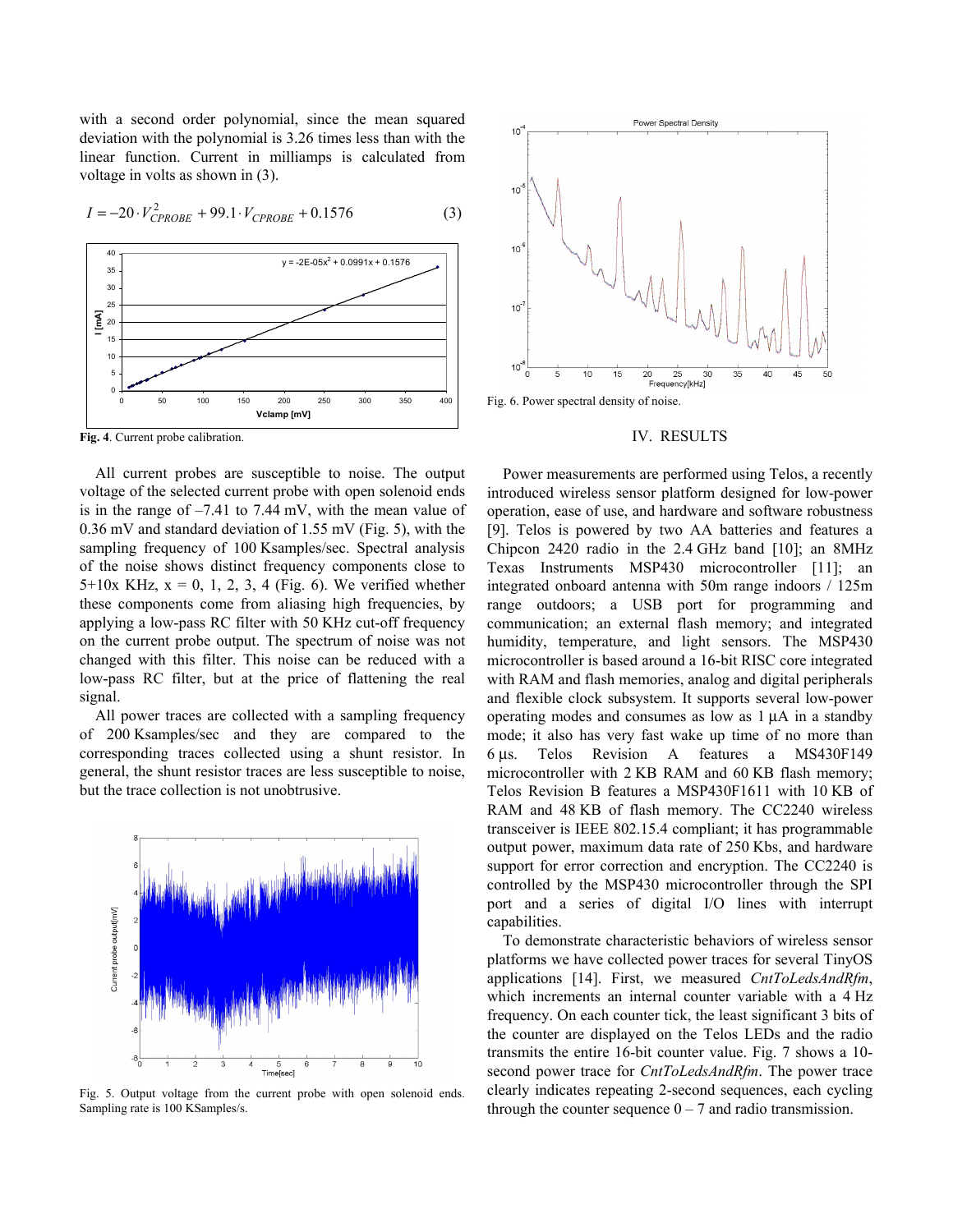

Fig. 7. Power traces the CntToLedsAndRfm application under TinyOS running on a Telos A platform.

 To illustrate low-power operating modes and breakdown of power consumption for the radio and the MSP430 we have developed a TinyOS application named *Testera*. In this application a Timer event is triggered every 125 ms. In the Timer interrupt routine a 16-bit counter variable *Cnt* is incremented by modulo 1024. The current value of *Cnt* is placed in a buffer that keeps 10 most recent counter values. When the buffer is full a message is prepared (26 byte payload) and sent over the radio. A power trace of the Telos A platform when running Testera for 5 s is shown in Fig. 8. In this trace we can clearly identify small peaks when the MSP430 is waken up to update the *Cnt* counter; a magnified power trace of 5 ms is shown in the left box in Fig. 8. Every  $10<sup>th</sup>$  counter update involves an RF message transmission; a magnified power trace of 10 ms is shown in the right box (Fig. 8). The total power consumption is nearly constant around 65 mW and is predominantly determined by power consumed by the radio. The C2420 radio draws 20 mA in the receive mode and 17.4 mA in the transmit mode. The power trace allows us to clearly identify different phases of the application execution, such as the count up, communication between the MSP430 and the CC2420 over the SPI port, and the very message transmission.

 Application *TesteraRadioOnOff* is built upon *Testera* and utilizes *Split Radio Control* interface. This interface allows programmable control over the radio. The radio is turned on only when a radio packet is ready to be sent. When the message buffer is full, instead of an immediate sending of the message, a request for *RadioOn* is initiated. When we receive confirmation that the radio is on and ready to receive a new message, the message is sent. Upon receiving confirmation that the message has been sent, the radio is turned off. A power trace for this application is shown in Fig. 9. The total power consumption averages around 5 mW with peaks around 9 mW in timer interrupt routines. The left block in Fig. 9 shows a magnified power trace of 5 ms for the count up event. The right block in Fig. 9 shows a magnified power trace of 40 ms during packet radio transmission. The whole event when the buffer is full now encompasses several steps that precede radio transmission. It takes approximately 6 ms to start the radio, then the MSP430 sends the message over the SPI, and finally the message is transmitted over the radio.

 All measurements are repeated with the setup with shunt resistors. We evaluated several configurations with R<sub>S</sub>=0.5  $\Omega$ and R<sub>S</sub>=4.8  $\Omega$ . The traces collected on the shunt resistors exhibit the same trends as the traces collected with the current probe. However, the actual values of samples are lower due to presence of the shunt resistor. Fig. 10 shows a power trace for the Testera application taken with  $R_s$ =4.8  $\Omega$ .



Fig. 8 Power traces for the Testera TinyOS application running on Telos A.



Fig. 9. Power traces for the TesteraRadioOnOff TinyOS application running on Telos A.